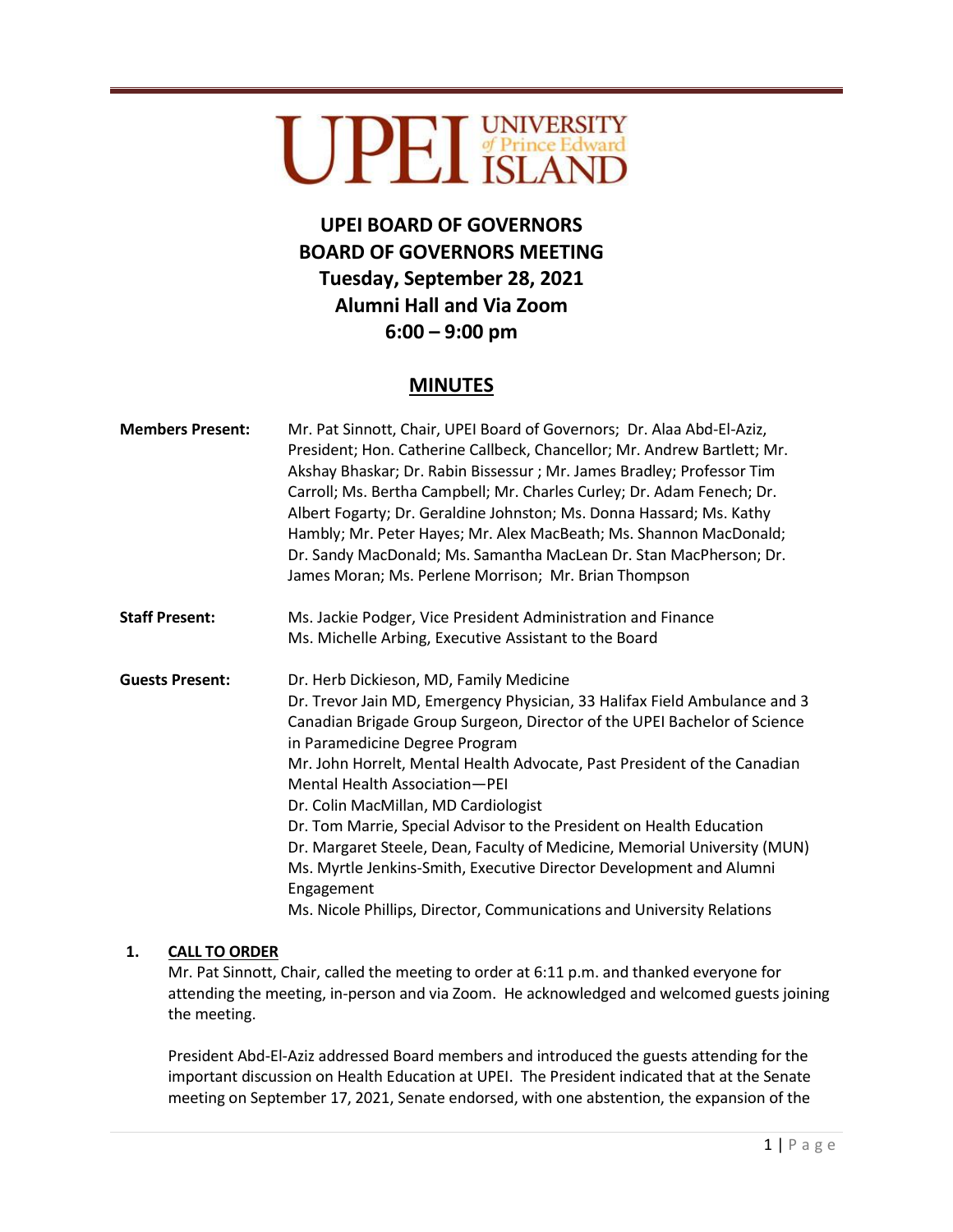Faculty of Nursing; the expansion of the UPEI Health and Wellness Centre; the establishment of the Faculty of Medicine in collaboration with Memorial University of Newfoundland; and the collaboration of the Atlantic Veterinary Clinic, the Doctor of Psychology Program, the Paramedicine Program, the Faculty of Science and the Health Centered Research Clinic.

Dr. Tom Marrie addressed the Governors and provided some history on this initiative and detailed the research and work which supports proceeding with this initiative now. He indicated that MUN is an ideal partner and the focus on rural medicine is important to Islanders.

Dr. Trevor Jain endorsed this Health Education initiative at UPEI and the following guests stressed their strong support of this initiative: Dr. Colin McMillan, Dr. Herb Dickieson and Mr. John Horrelt.

Dr. Geraldine Johnston expressed her support and excitement for this project.

Dr. Margaret Steele expressed her excitement and that of her team to work together with UPEI and indicated that the MUN President's Advisory Council has endorsed this partnership initiative.

Mr. Pat Sinnott thanked our guests for attending this meeting and for the many contributions they have made towards this initiative.

# **1) MOVED by Ms. Bertha Campbell, SECONDED Prof. Tim Carroll that the UPEI Board of Governors endorse the following:**

- **The expansion of the Faculty of Nursing;**
- **The expansion of the UPEI Health and Wellness Centre;**
- **The establishment of the Faculty of Medicine in collaboration with Memorial University of Newfoundland; and**
- **The collaboration of the Atlantic Veterinary College, the Doctor of Psychology Program, the Paramedicine Program, the Faculty of Science and the Health Centered Research Clinic.**

#### **CARRIED.**

Chancellor Catherine Callbeck conveyed her enthusiasm for serving as Chancellor during this historic moment in the history of UPEI and reiterated her wholehearted support for the President's vision for Health Education at UPEI. She shared her belief that, when there is a situation such as healthcare, it is the University's responsibility to step up. She also spoke on the positive economic impact a Faculty of Medicine will have on the Island. She expressed her appreciation to the President for his vision for healthcare and for his ability to bring this initiative to the reality that it is today. She thanked Dr. Margaret Steele and Dr. Tom Marrie for their collaborative efforts and Board members, Dr. Geraldine Johnston and Ms. Samantha MacLean, for their dedication to this initiative. The Chancellor indicated that, as Chancellor, she has never been prouder of our University.

#### **2. APPROVAL OF MINUTES**

a) The draft minutes of the UPEI Board of Governors' meeting of May 18, 2021 were circulated to Board members prior to the meeting. There being no revisions, the following motion was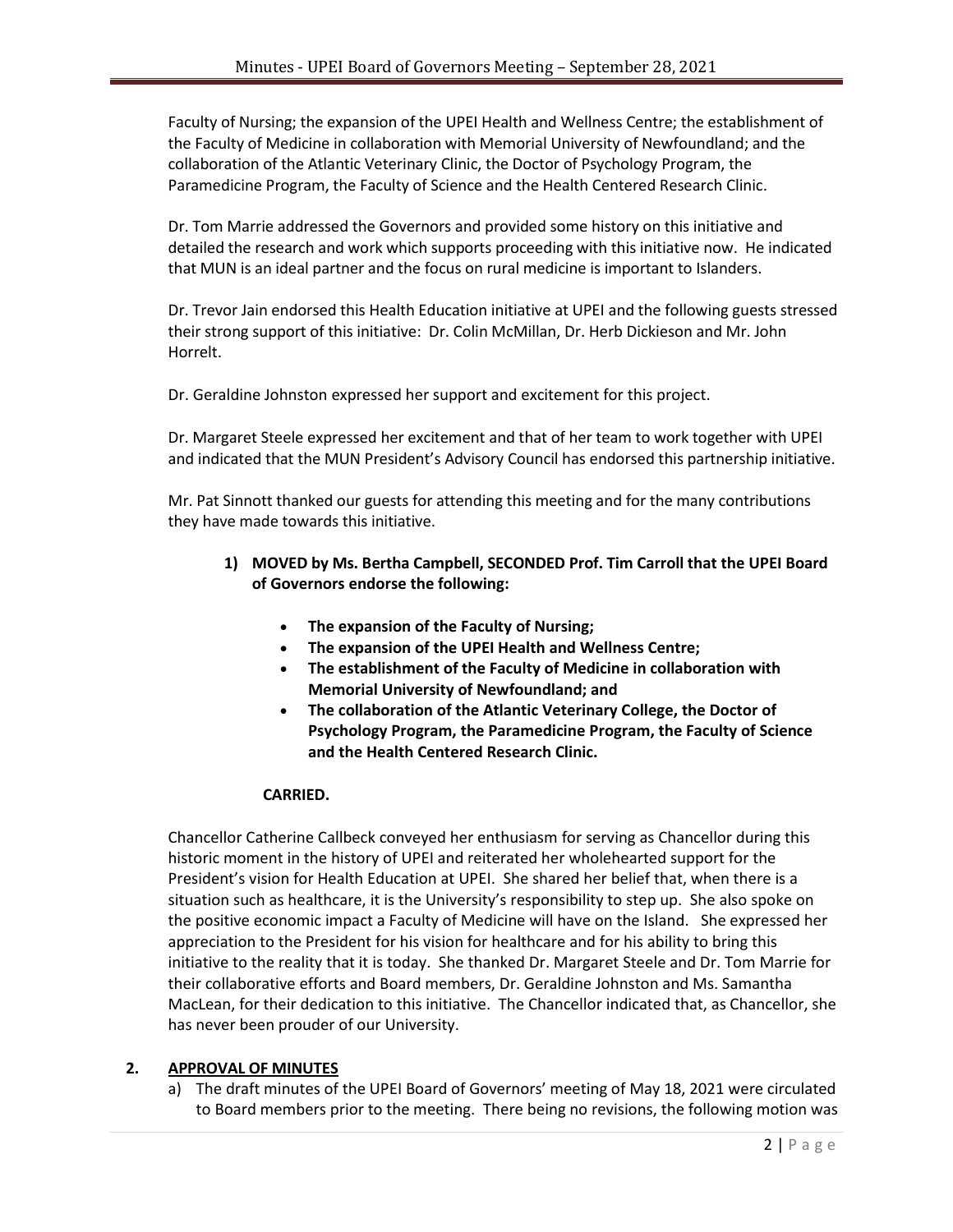proposed:

- **2) MOVED by Mr. Charles Curley, SECONDED by Dr. Geraldine Johnson, that the minutes of the May 18, 2021 meeting of the UPEI Board of Governors be approved as presented. CARRIED.**
- b) The draft minutes of the UPEI Board of Governors' meeting of July 6, 2021 were circulated to Board members prior to the meeting. There being no revisions, the following motion was proposed:
	- **3) MOVED by Dr. Albert Fogarty, SECONDED by Dr. Stan MacPherson, that the minutes of the July 6, 2021 meeting of the UPEI Board of Governors be approved as presented. CARRIED.**
- c) The draft minutes of the UPEI Board of Governors' meeting of August 25, 2021 were circulated to Board members prior to the meeting. Following a correction to the attendees, the following motion was proposed:
	- **4) MOVED by Dr. Geraldine Johnston, SECONDED by Dr. Rabin Bissessur, that the minutes of the August 25, 2021 meeting of the UPEI Board of Governors be approved as amended. CARRIED.**

#### **3. CHAIR'S REPORT**

Mr. Pat Sinnott indicated he had nothing to report.

#### **4. PRESIDENT'S REPORT**

President Abd-El-Aziz noted his written report was circulated in advance of today's meeting. He reviewed enrollment numbers and expressed appreciation to the faculty and staff for their continued commitment during the pandemic to provide the best for our students who choose UPEI for their home.

#### **5. STUDENT UNION REPORT**

Ms. Samantha MacLean provided an overview on some of the accomplishments of the Student Union since May. The main student issue that was dealt with was housing. The Fox and Crow opened earlier than expected and has been quite busy. The bike rental program is operating and has been very well used thus far. The food bank on campus continues to be very busy and the Student Union is exploring ways to ensure assistance is provided to those in need. The Panther Patrol, which provides transportation for students needing to commute to appointments, the grocery store, etc continues to be well used. Fall elections for student council are underway.

# **6. SENATE REPORT TO THE BOARD**

Ms. Bertha Campbell reported that Senate met on September 17, 2021. At the meeting, Senate approved 187 students who applied to graduate following the Summer Semester. Senators received updates on planning for the Fall 2021 and Winter 2022 Semesters from the Vice-President Academic and Research, in keeping with practice at previous Senate meetings. All aspects of course delivery continue to be in accordance with guidance from the Chief Public Health Office. Senate also endorsed the expansion of Health Education at UPEI.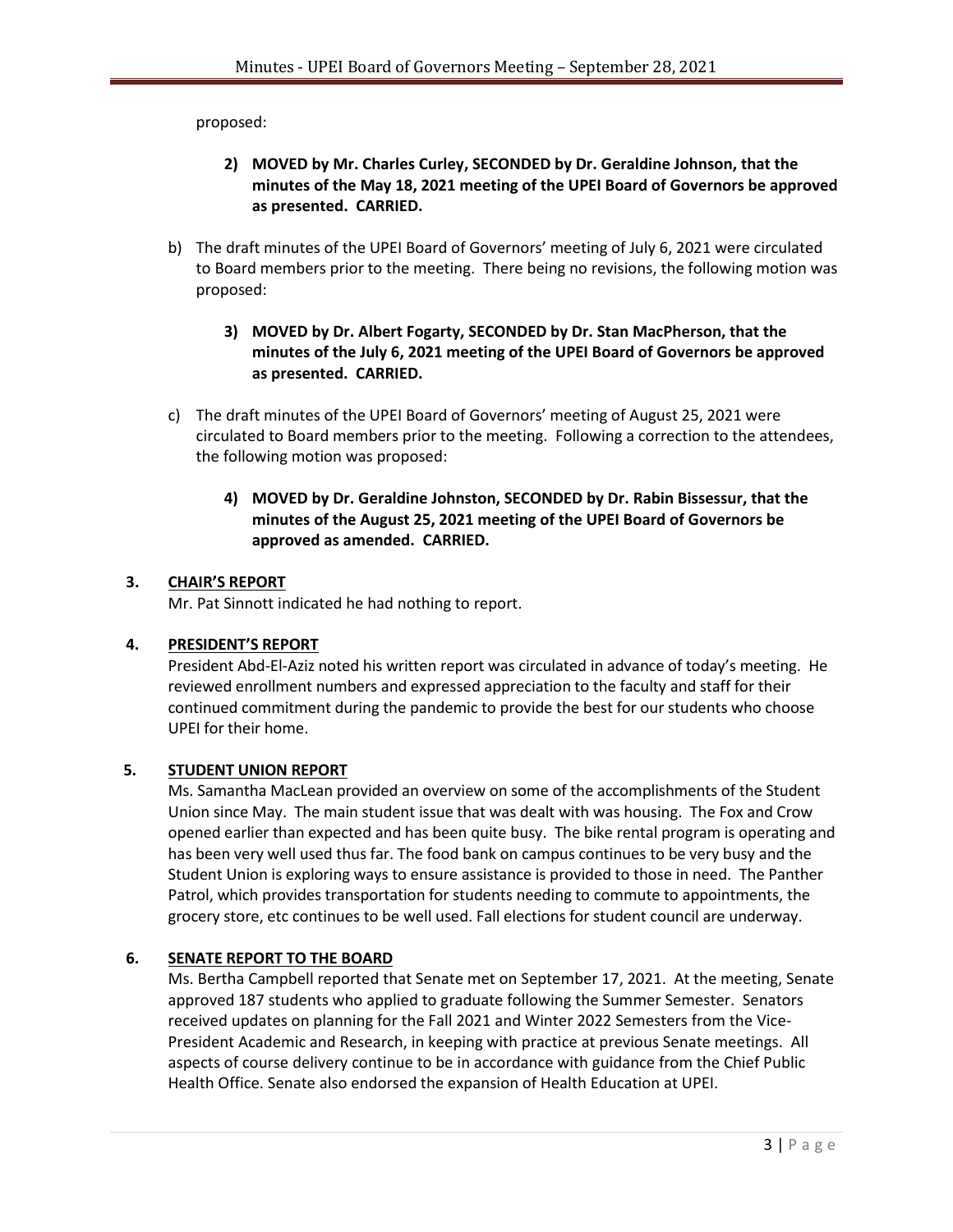#### **7. BOARD COMMITTEES' UPDATES**

**a) Property and Asset Committee:** Mr. Peter Hayes informed Governors that the Committee met on September 9, 2021 and received a comprehensive update from the Vice-President Administration and Finance with respect to both the new residence and the Canadian Centre for Climate Change and Adaption. Mr. Hayes expressed appreciation to the Vice-President Administration and Finance for providing these informative updates at each Committee meeting.

Dr. Adam Fenech expressed appreciation to Ms. Jackie Podger and all involved with the incorporation of solar panels at the Canadian Centre for Climate Change and Adaptation, noting this will result in close to zero carbon emissions at the Centre.

- **b) Finance and Audit Committee:** Mr. Alex MacBeath informed Governors that the Committee met on September 14, 2021. At the Committee meeting, the Vice-President Administration and Finance, the Comptroller and representatives from Grant Thornton were present and reviewed the Financial Statements April 30, 2021 and discussed the Audit findings. These Financial Statements were circulated to Governors in advance of the Board of Governors' meeting.
	- **5) MOVED by Mr. Alex MacBeath, SECONDED by Dr. Stan MacPherson that the UPEI Board of Governors approves the UPEI Consolidated Financial Statements April 30, 2021 as presented and as recommended by the Finance and Audit Committee. CARRIED.**

The Committee also discussed the external auditor appointment for the period ending April 30, 2022 and the following motion resulted:

**6) MOVED by Mr. Alex MacBeath, SECONDED by Mr. James Bradly, that the UPEI Board of Governors approves the appointment of Grant Thornton as the External Auditors for the period ending April 30, 2022 as recommended by the Finance and Audit Committee. CARRIED.**

(It is noted that Ms. Perlene Morrison abstained from the vote.)

The Committee also received the same infrastructure update from the Vice-President Administration and Finance that she provided to the Property and Asset Committee.

- **c) Development, Fundraising and External Relations Committee:** Ms. Kathy Hambly indicated that the Committee met on September 8, 2021 and received updates from staff in the Development and Alumni Engagement, Communications and University Relations and the Marketing and Production areas. Ms. Hambly referenced the summary of approved awards circulated in advance of the meeting.
- **d) Governance and Appeals Committee:** Ms. Shannon MacDonald reported that although the Committee did not meet in September as there were no urgent items to be dealt with, the Committee did meet in August to address the COVID-19 Mandatory Vaccination Policy . Ms. MacDonald expressed appreciation to Board members for their work with the implementation COVID-19 Mandatory Vaccination Policy.